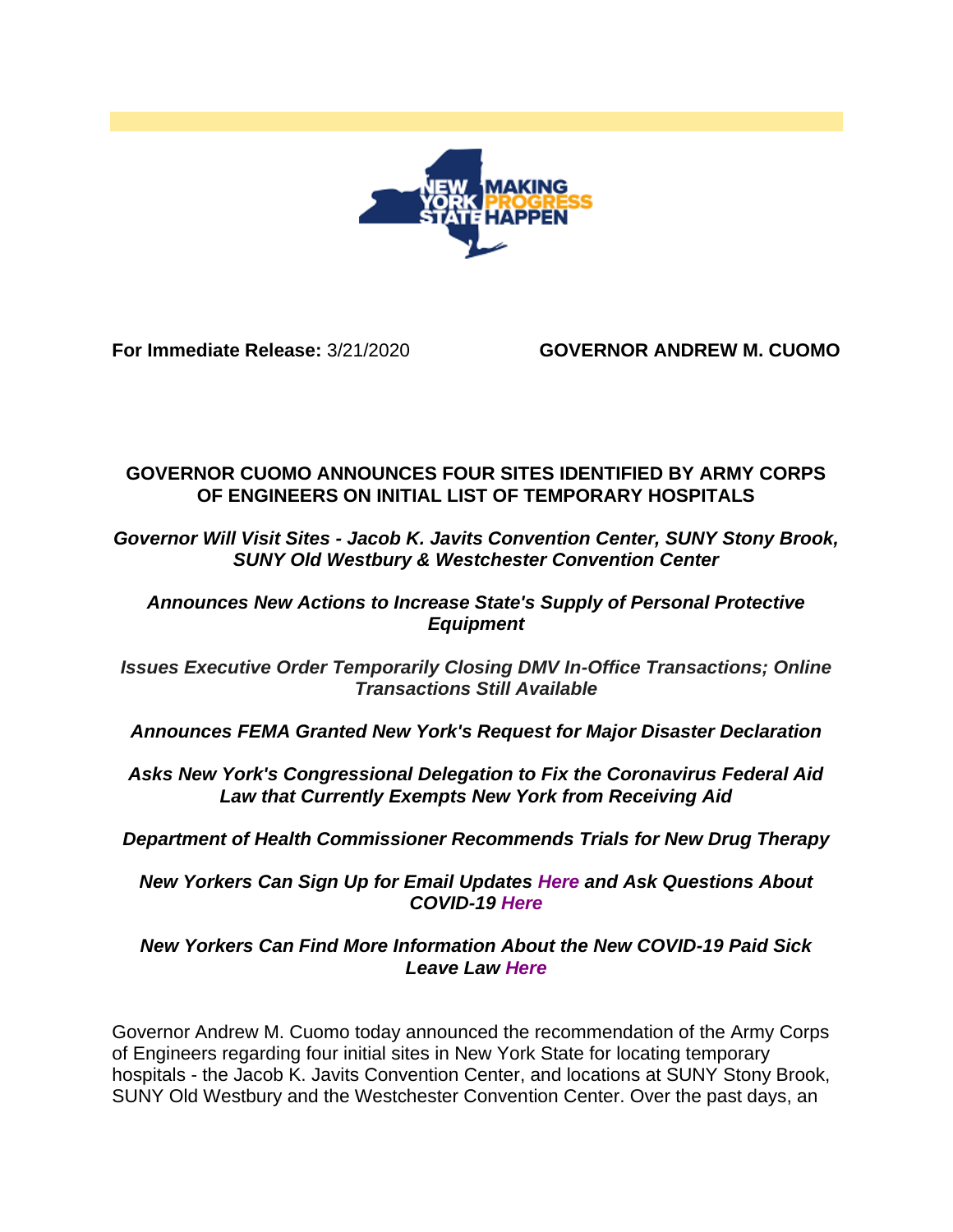inspection team led by the Army Corps of Engineers, and including state officials from the Office of General Services, the Dormitory Authority of the State of New York, the Department of Health and the New York State Division of Military and Naval Affairs, has visited more than a dozen sites to review for temporary hospital use. Upon the Governor's determination, the Army Corps is expected to immediately begin work to construct the temporary hospitals. The Governor is also requesting FEMA designate four field hospitals with 250 beds each for the state, intended for use in the Javits Center in addition to the temporary hospital to be constructed by the Army Corps.

Governor Cuomo also announced that the state is taking new actions to increase the supply of personal protective equipment - or PPE. The state has identified two million N95 masks for purchase and will send one million to New York City and 500,000 to Long Island. Apparel manufacturers in the state are converting their operations to begin manufacturing masks and other medical equipment, and the state is also exploring manufacturing masks. Additionally, the state is gathering ventilators from different health facilities from across the state to be used in the most critical areas and has already purchased 6,000 additional ventilators.

The Governor also issued an executive order temporary closing the Department of Motor Vehicles for all in-office visits. Online transactions, including for license renewals, are still be available. License and permit expirations will be extended.

The Governor also announced that federal government approved New York's request for a major disaster declaration that allows FEMA to step in financially and assist the state. Under the current declaration FEMA will pay 75 of the funding and New York is responsible for 25 percent. The Governor is urging the President and his administration to grant a 100 percent federal cost share under this declaration. The Governor urges the federal government to quickly grant the state's pending request to support homeowners through additional individual assistance programs and statewide hazard mitigation assistance.

The Governor is also asking New York's Congressional delegation to modify federal coronavirus legislation to ensure New York is eligible for \$6 million in aid. Due to a current technical issue in the bill, New York State is not eligible to receive aid.

Additionally, the Governor announced that State Department of Health Commissioner Dr. Zucker has recommended trials for new drug therapy to help combat COVID-19. The FDA is acquiring 10,000 doses of Hydroxychloroquine and Zithromax for New York State to use on a trial basis.

New Yorkers can sign up to receive daily email updates on the evolving COVID-19 situation [here](https://now.ny.gov/page/s/coronavirus-updates) and can ask questions about COVID-19 [here.](https://coronavirus.health.ny.gov/form/ask-us-a-question) New Yorkers can also find more information about the new COVID-19 Paid Sick Leave Law [here.](https://www.governor.ny.gov/programs/paid-sick-leave-covid-19-impacted-new-yorkers)

"Every day we see the number of cases of novel coronavirus continue to rise, and we know that by all projections we're going to have more hospitalizations than we can deal